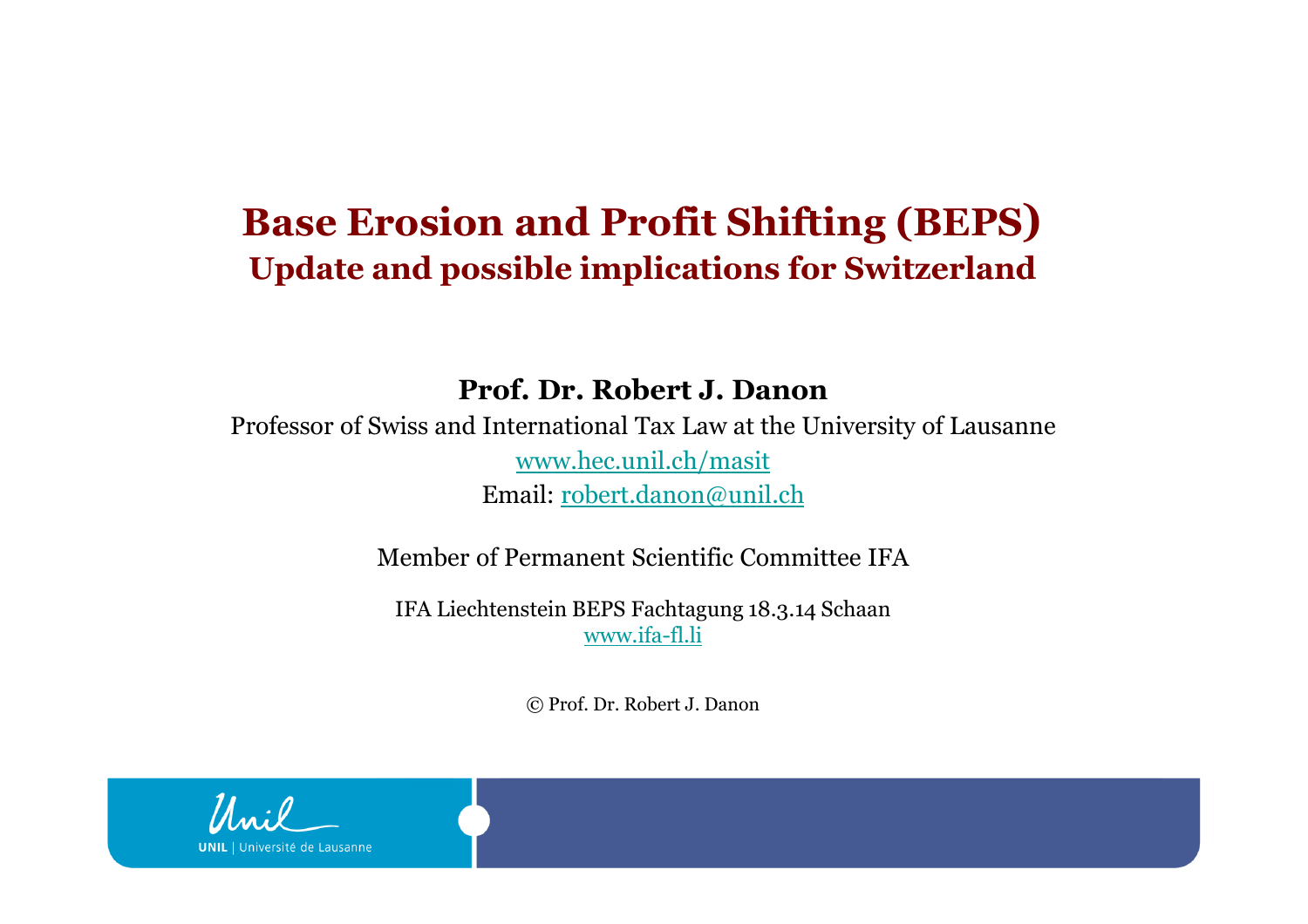## **Content**

- I. Background and core principles of BEPS
- II. General overview, update and comparable ongoing framework within the EU
- III. Selected issue: BEPS and harmful tax competition (Action N 5)
- I. Implications for Switzerland (selected issues)

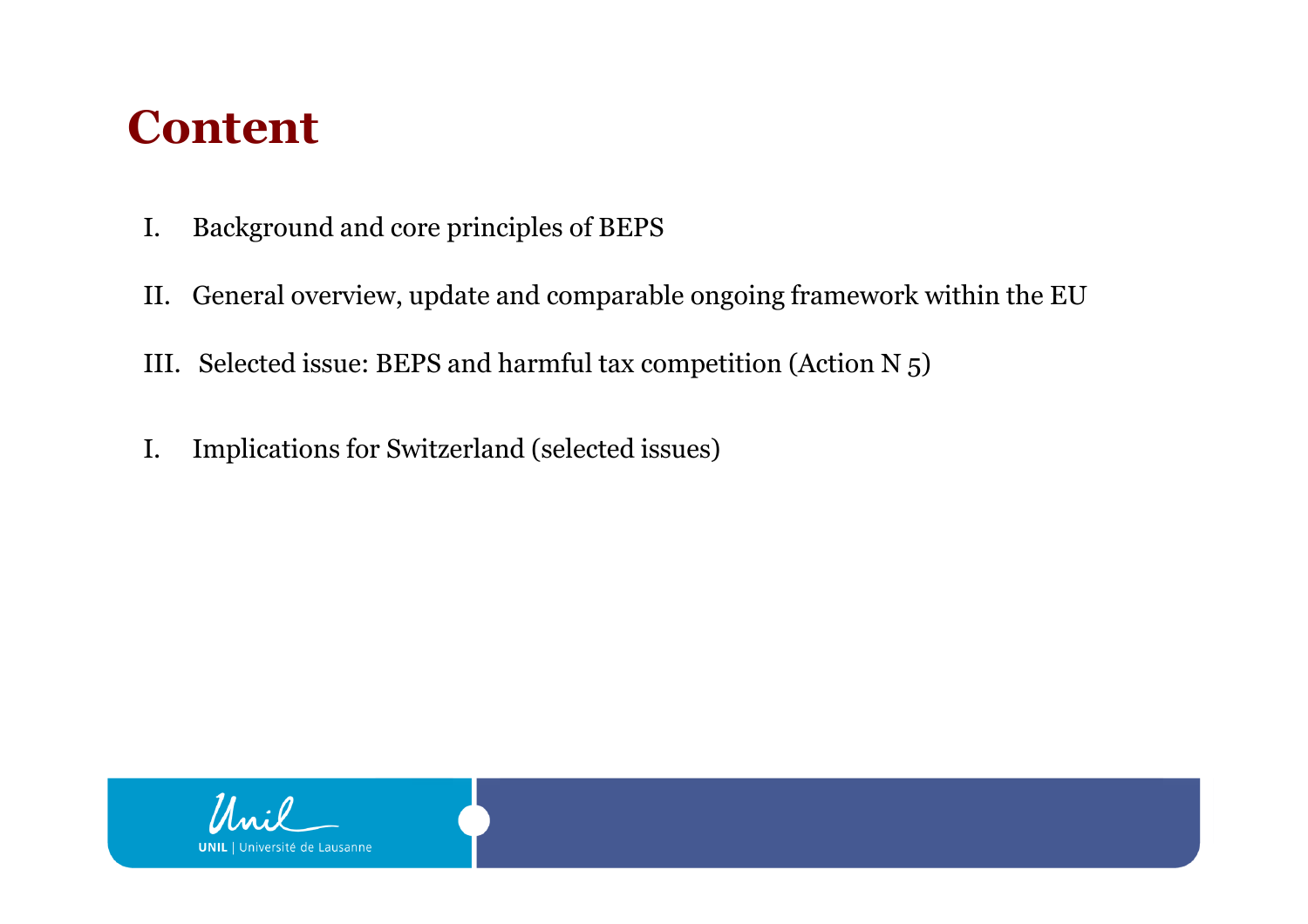## **Background and core principles of BEPS**

Muil **UNIL** Université de Lausanne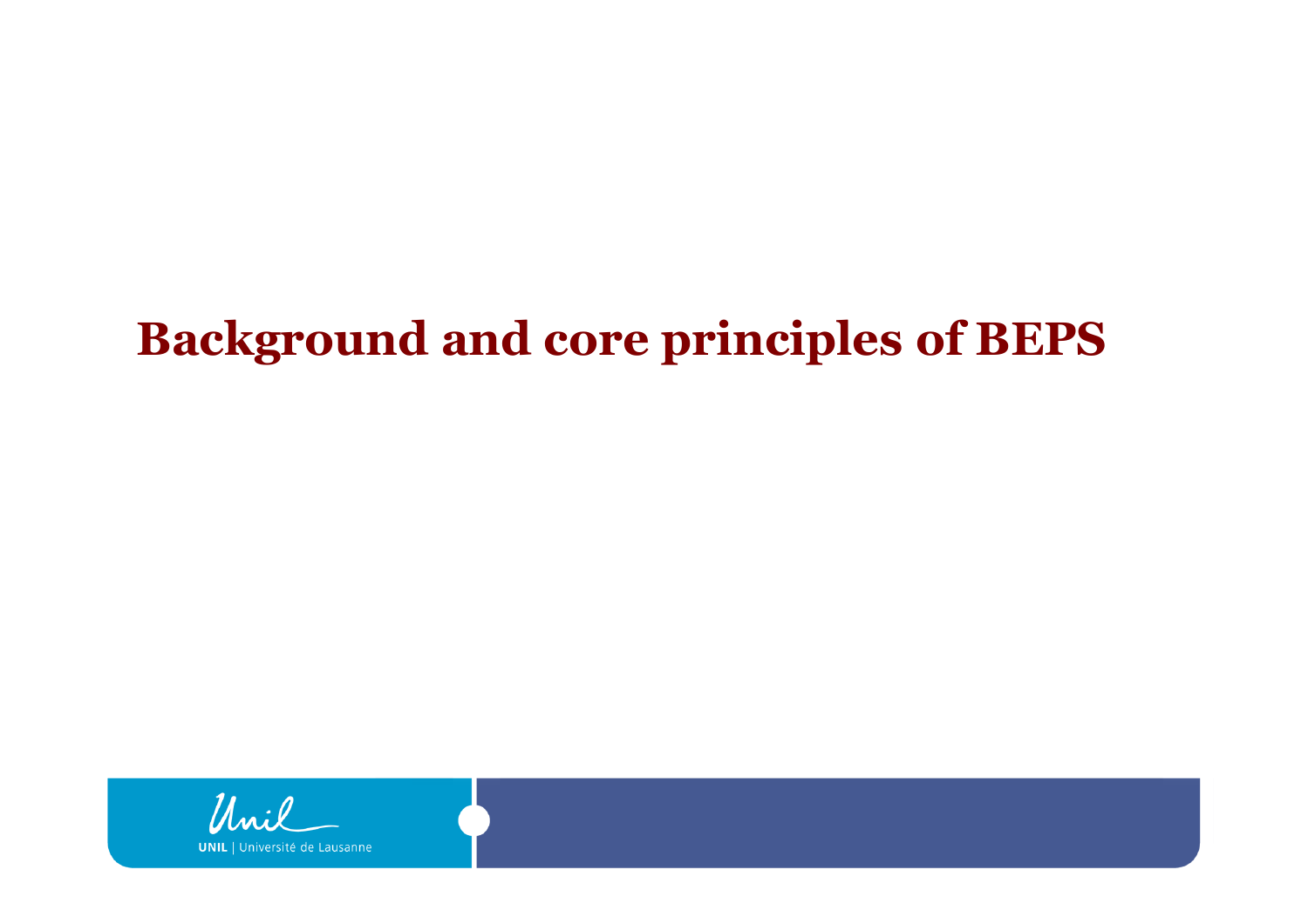## **Background of BEPS**

« Beyond a number of high-profile cases, there is a more fundamental<br>policu issue: the international common principles drawn from national *policy issue: the international common principles drawn from national* experiences to share tax jurisdiction may not have kept pace with the *changing business environment. Domestic rules for international taxation and internationally agreed standards are still grounded in an economic environment characterised by <sup>a</sup> lower degree of economic integration across borders, rather than today's environment of global taxpayers, which is characterised by the increasing importance of intellectual property as <sup>a</sup> value-driver and by constant developments of information and communication technologies»*

(OCDE, BEPS report , Feb. 2013, p. 49)

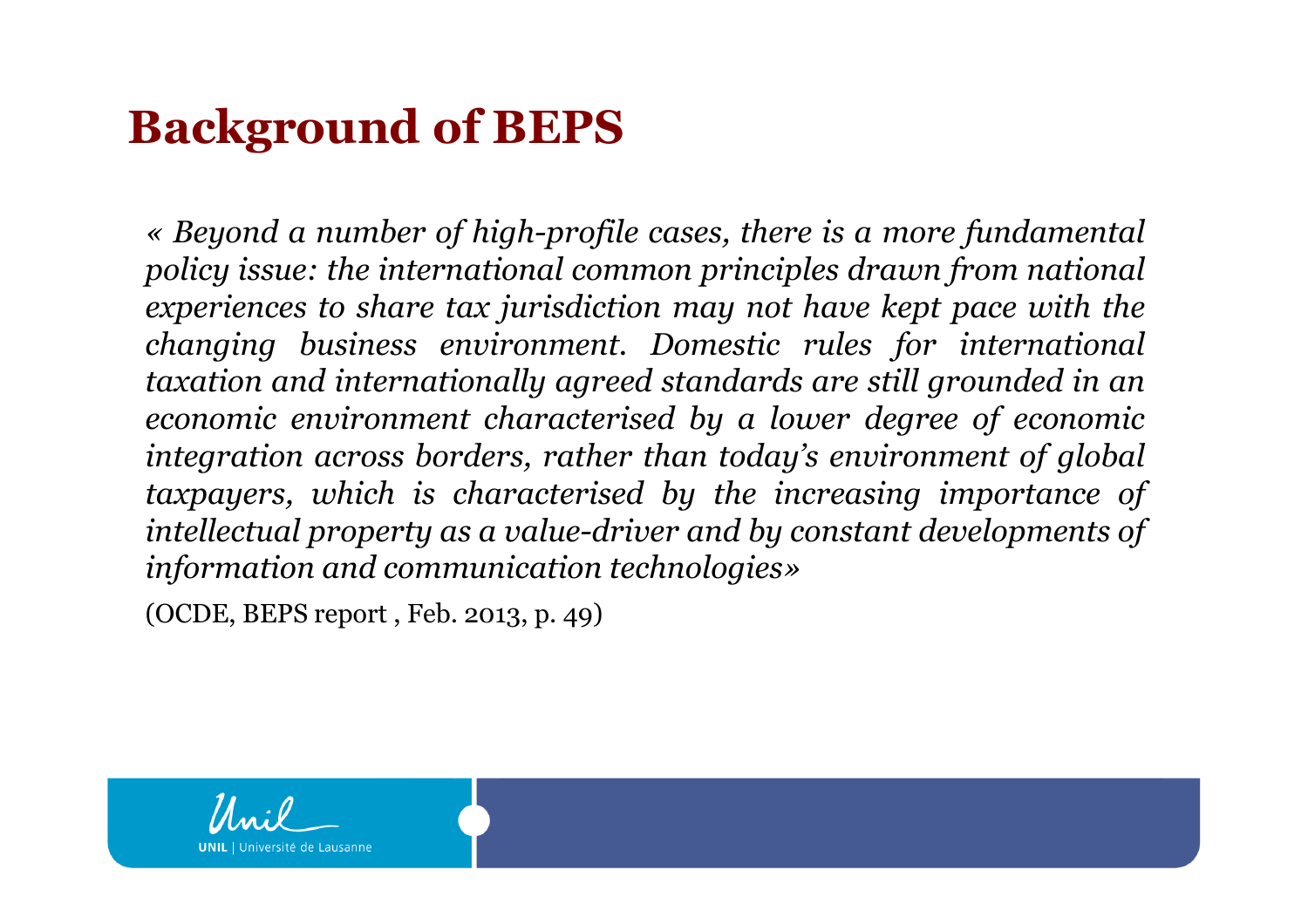## **Background of BEPS**

**Traditional jurisdiction to tax rules** versus mobile capital and digital economy

**Separate entity approach** versus limits of dealing at arm's length principle

**Separate tax basis** versus absence of coordination

**Traditional harmful tax competition** primarily based on *ring-fencing* criterion versus new forms of preferential regimes (for example *« patent box »* )

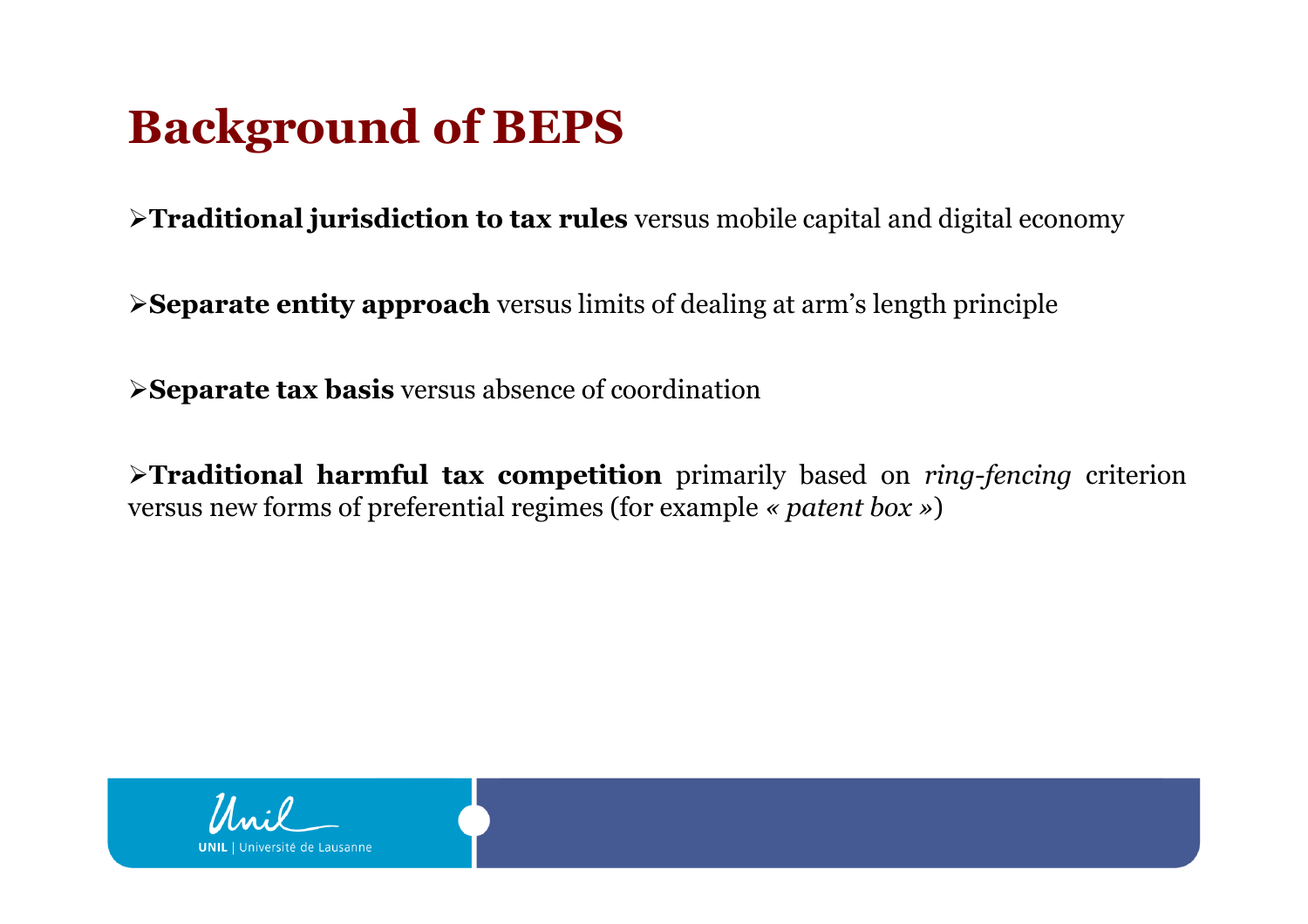## **Core principles of BEPS Action Plan**

- **Coherence:** new international standards must be designed to ensure the coherence of corporate income taxation at the international level coherence of corporate income taxation at the international level
- **Substance:** realignment of taxation and relevant substance is needed to restore<br>the intended effects and benefits of international standards. **Split hetween** the intended effects and benefits of international standards. **Split between income and value creation to be avoided** (minimized), in particular in the area of mobile capital
- **Transparency:** enhancement and development of transparency in key pressure<br>areas (exchange of information on rulings dealing with preferential regimes) areas (exchange of information on rulings dealing with preferential regimes)
- **Shift to mulilateralism**

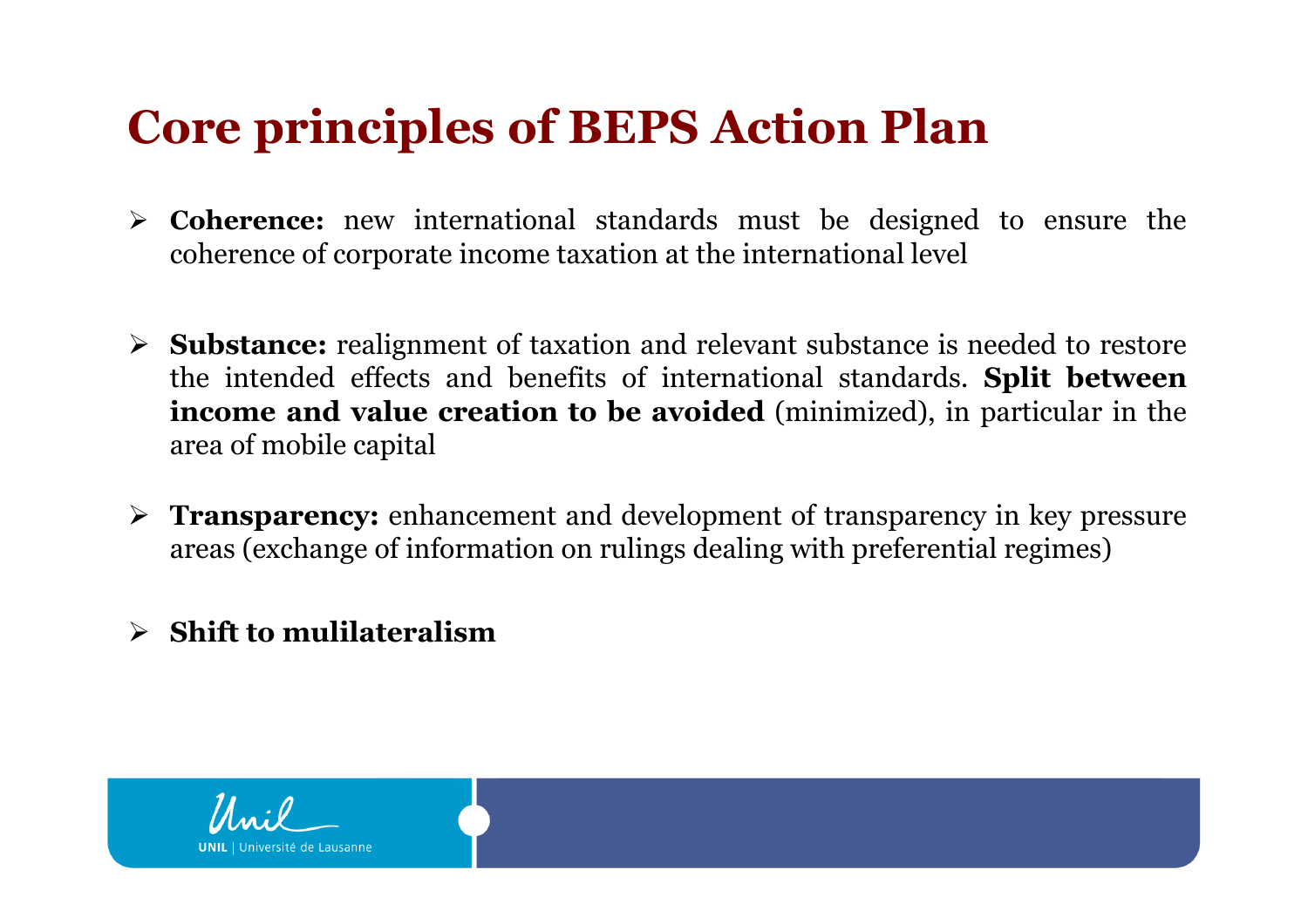## **Overview of BEPS Action Plan and comparable initiatives at EU level**

Lausanne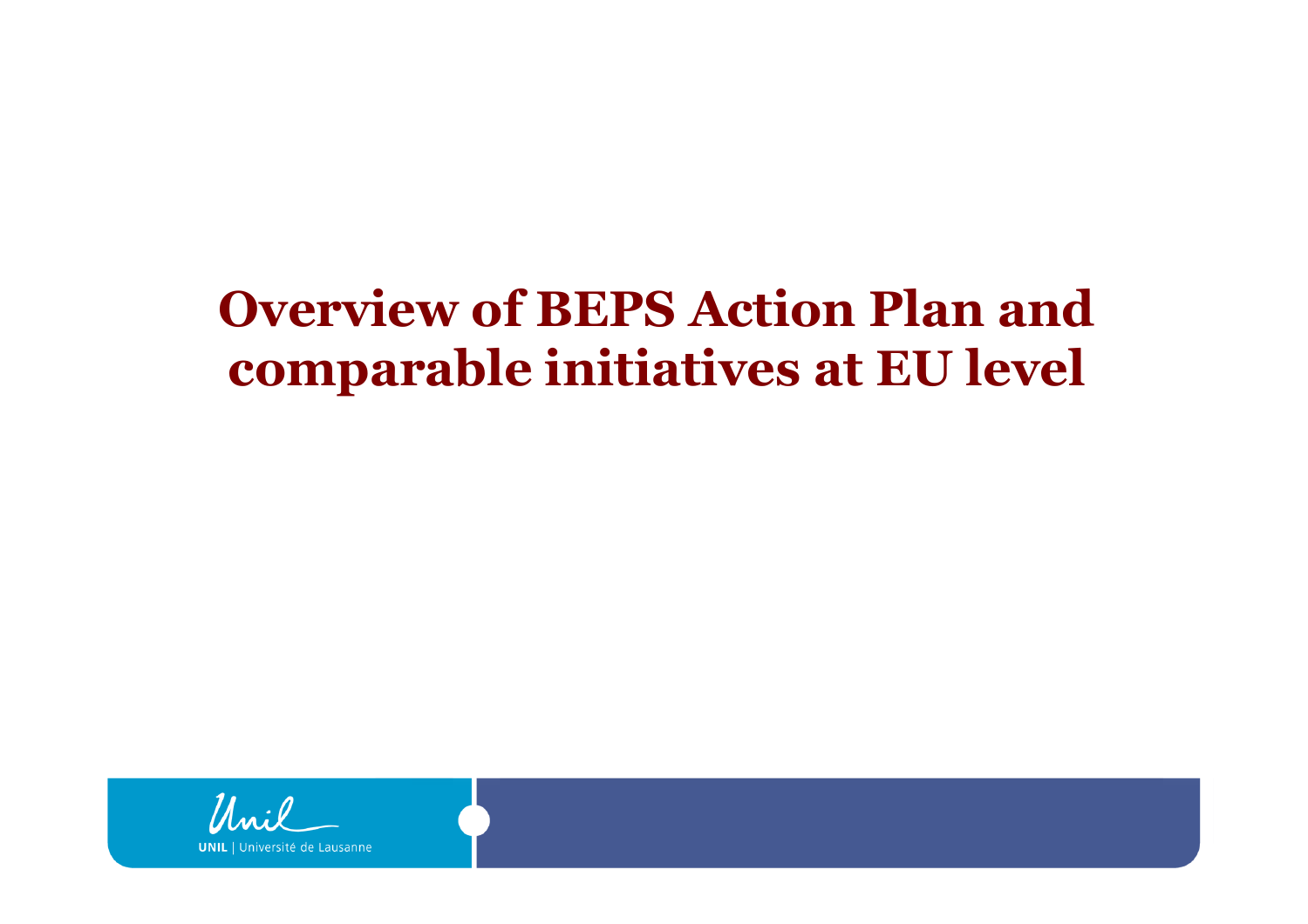## **Overview**

| <b>Field</b>                      | <b>BEPS Action Plan</b>                                                                                                                                                                                                                        | EU                                                                                                                                                                                                                                      |
|-----------------------------------|------------------------------------------------------------------------------------------------------------------------------------------------------------------------------------------------------------------------------------------------|-----------------------------------------------------------------------------------------------------------------------------------------------------------------------------------------------------------------------------------------|
| <b>Jurisdiction to</b><br>tax     | Action 1 : Digital economy (9.2014); Action<br>3 CFC rules (9.2015); Action 6 : Treaty abuse<br>(9.2014); Action 7 : Artificial avoidance of PE<br>status $(9.2015)$                                                                           | Digital economy expert group (on<br>going since 10.2013)<br>Recommandation on aggressive tax<br><b>planning</b> (12. 2012)                                                                                                              |
| <b>Taxable basis</b>              | Action 2 : Hybrid mismatches (9.2014); Action<br>4: Limitation on interest deductions and other<br>financial payments $(9-12.2015)$ ; Actions 8, 9, 10 et<br>13 : transfer pricing (9.2014 to 9.2015)                                          | <b>Code of conduct</b> and proposed<br>amendment to parent sub directive re<br>hybrid arrangements (11.2013)                                                                                                                            |
| <b>Harmful</b> tax<br>competition | Action 5 $(9.2014-9-12.2015)$ : substantial activity<br><b>requirement</b> (review of patent box regimes in<br>particular)                                                                                                                     | <b>Code of conduct</b> (review of patent box<br>regimes by the end of 2014) and<br>minimum standards of good governance<br>in tax matters regarding third States<br><b>State aid</b> (in particular further impact of<br>Gibraltar II?) |
| Implementation                    | <b>Action 11 : Data on BEPS (9.2015): Action 12 :</b><br>Mandatory disclosure of aggressive tax planning<br>arrangements (9.2015): Action 14 : Dispute resolution<br>$(9.2015)$ ; Action $15$ : multilateral instrument<br>$(9.2014 - 9.2015)$ |                                                                                                                                                                                                                                         |



**UNIL** | Université de Lausanne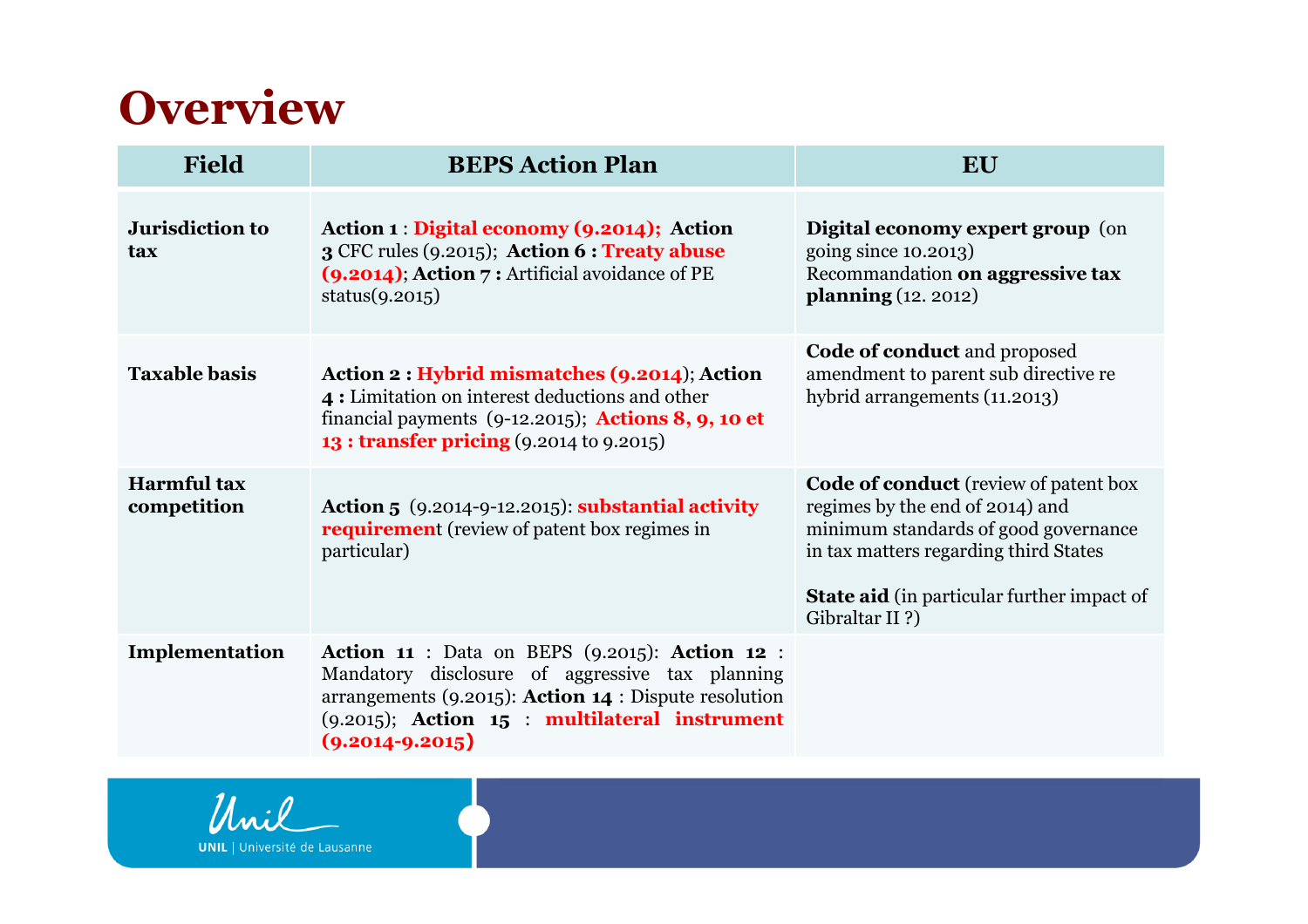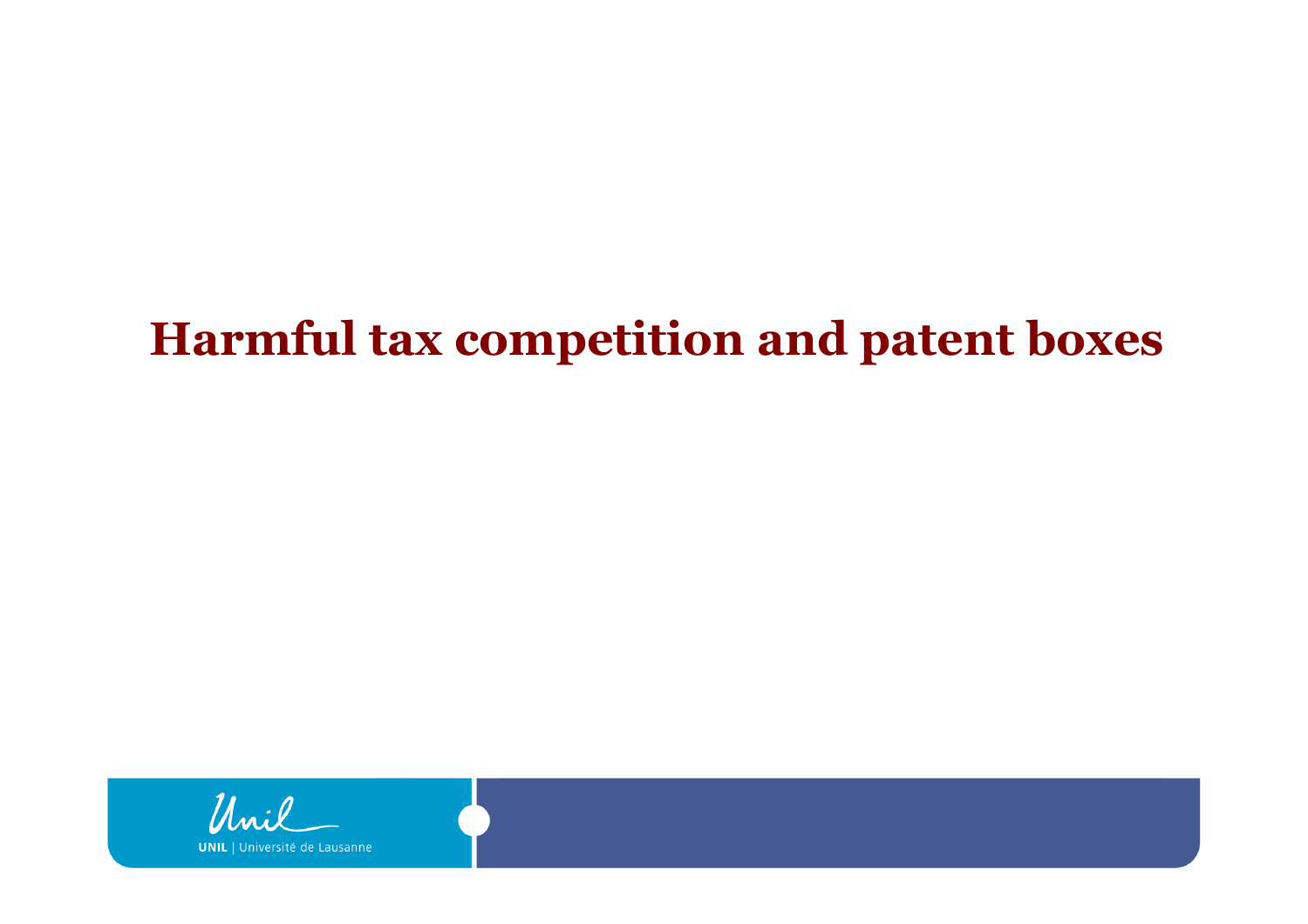$\triangleright$ BEPS action plan "the "race to the bottom" nowadays often takes less the form of traditional ring-fencing and more the form of across the board corporate tax rate reductions on particular types of income (such as income from financial activities or *from the provision of intangibles"*

 $\triangleright$  Action N 5: Revamp the work on harmful tax practices with a priority on improving *transparency, including compulsory spontaneous exchange on rulings related to preferential regimes, and on requiring substantial activity for any preferential regime"*

Shift from traditional ring-fencing criterion to an"**activity nexus test"**

What about the need to coordinate with Action <sup>3</sup> (CFC rules) ?

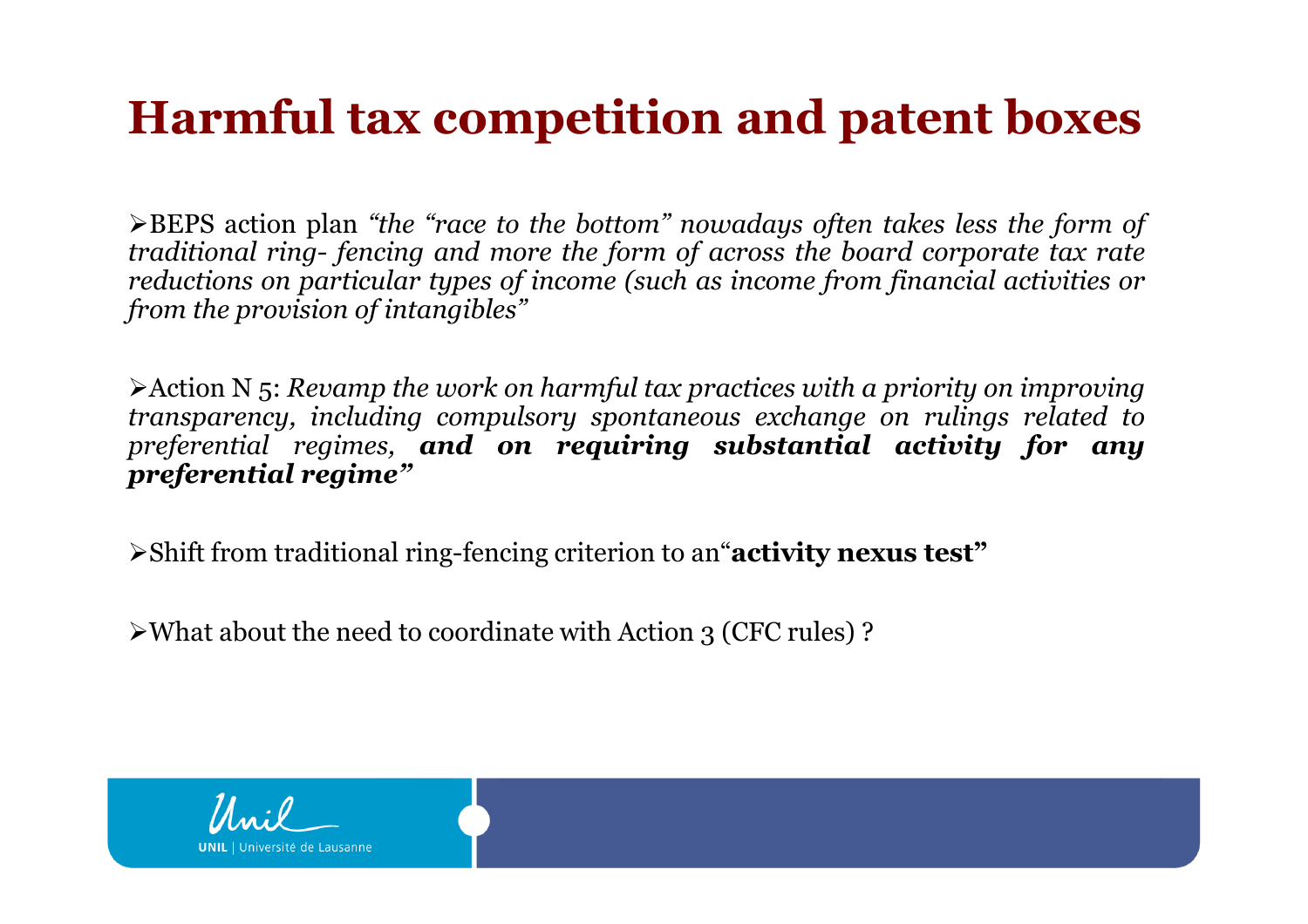### **Controversial issues**

•**<sup>A</sup> definition of IP rights** which includes items not necessarily linked to an R&D activity (i.e. for example trademarks, domain names, trade secrets, etc.)

•**Preexisting (acquired) IP** which may benefit from the incentive without any "further development condition".

•**The link with R&D activity** with the entity benefiting from the patent box which is too weak (impact on outsourcing of R&D functions ?)

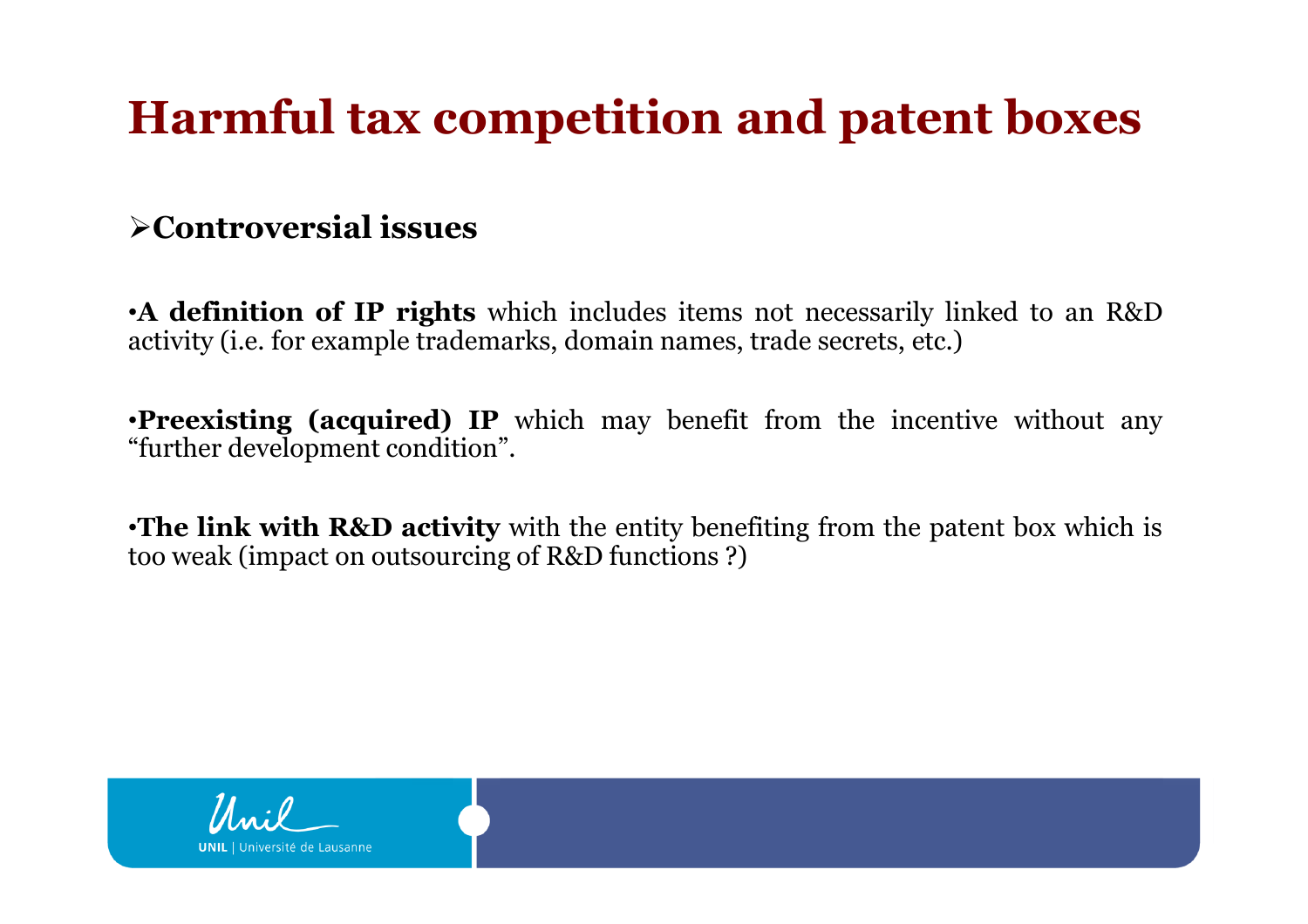- **Investigation on UK patent box (October 2013)**
- • In the case of outsourcing to <sup>a</sup> group company, patent box is not necessarily associated with real economic activity and <sup>a</sup> substantial economic presence in the UK
- •Profit calculation not in line with international agreed standards
- > Ongoing work on all European patent box regimes (review of all patent<br>hox regimes by the end of 2014) **box regimes by the end of 2014)**
- Can <sup>a</sup> substantial activity test be reconciled with the **fundamental freedoms** and the case law of the CJEU in the area of R&D incentives (absence of explicit or implicit territorial restrictions) and, in the affirmative, under which conditions ?

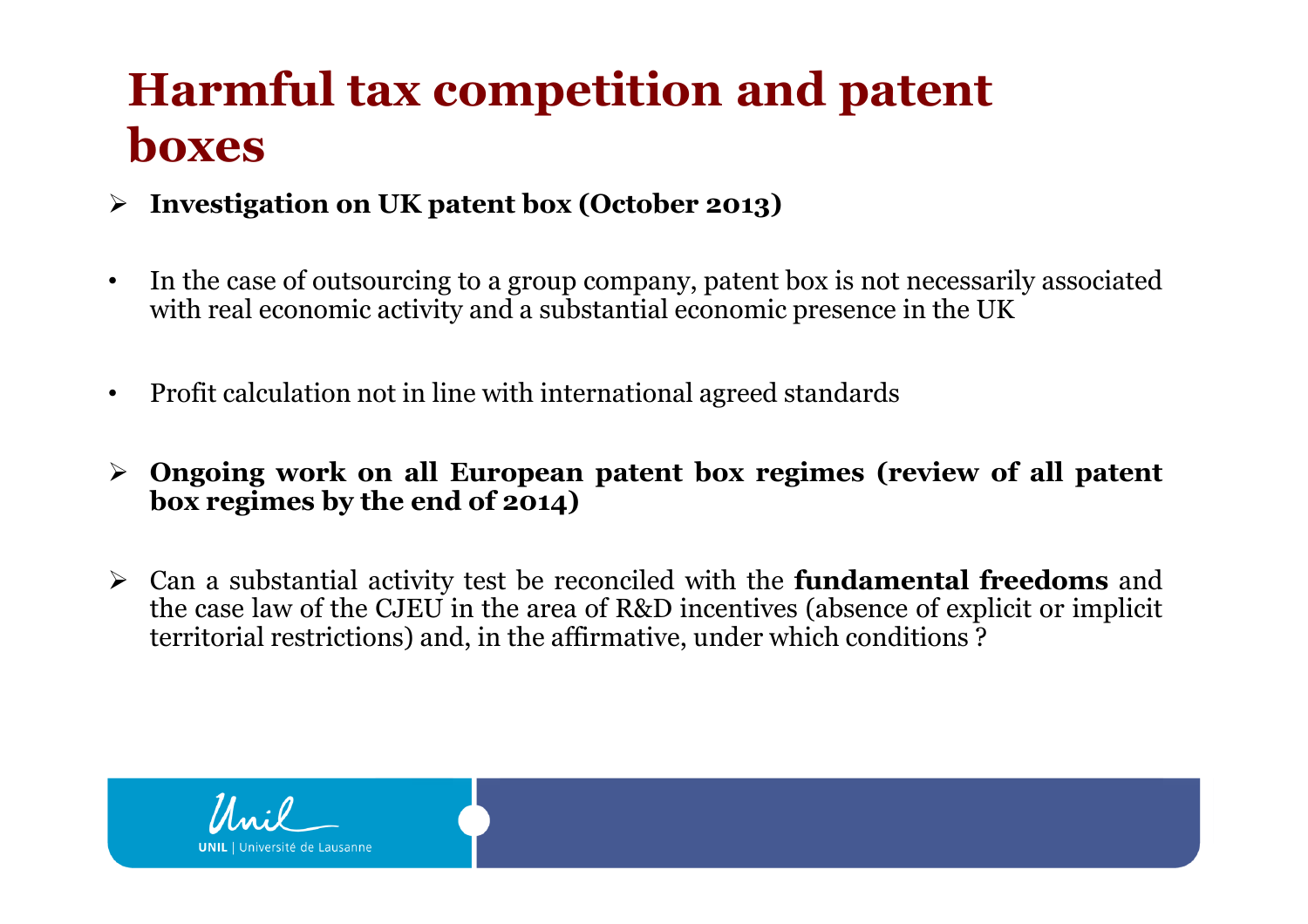# **Harmful tax competition and patent boxes – State aid ?**<br>State aid N 480/2007 - Spain

### **Gibraltar'formal investigation procedure of 16 October 2013**

*"the scheme is open to any undertaking subject to corporate taxation in Spain that develops intangible assets. Indeed, any corporate tax payer, independently from its size, legal structure and sector in which it operates can be the beneficiary (…) The fact that not every undertaking decides to self-develop a qualifying intangible asset and then receives remuneration for the transfer of the right to use or exploit such asset merely reflects an economic reality. In particular, the category of secret formulas or processes is so wide and horizontal in nature that it does not result in favoring undertakings which are in a legally or factually comparable position in the light of general policy objective pursued by the measure in question. There is nothing in these materials sent to the Commission by the Spanish authorities that may suggest that the objective of the measure was to make it restricted de facto to a particular group or sectors of undertakings"*

*« concerning the exemption of passive income derived from royalties, the Commission notes that it favors a specific group of undertakings, namely companies that obtain revenue from intellectual property rights… (…) no overall logic justifying the exemption for passive (…) royalty income has been found (….) and « re-establish the effect (…) that offshore companies exercising such activities, continue to benefit from zero taxation»*



Université de Lausanne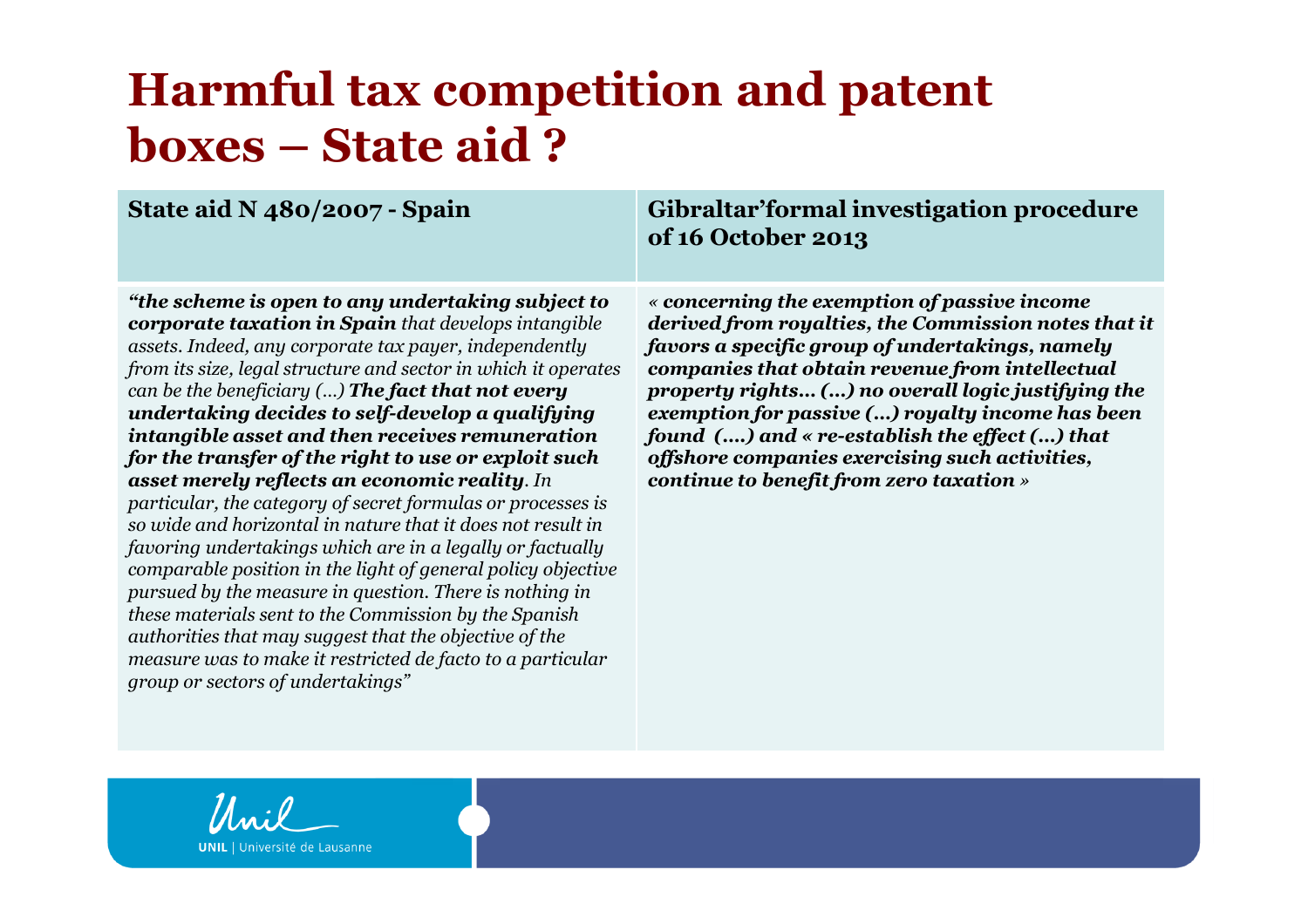## **BEPS: implications for Switzerland (selected issues)**

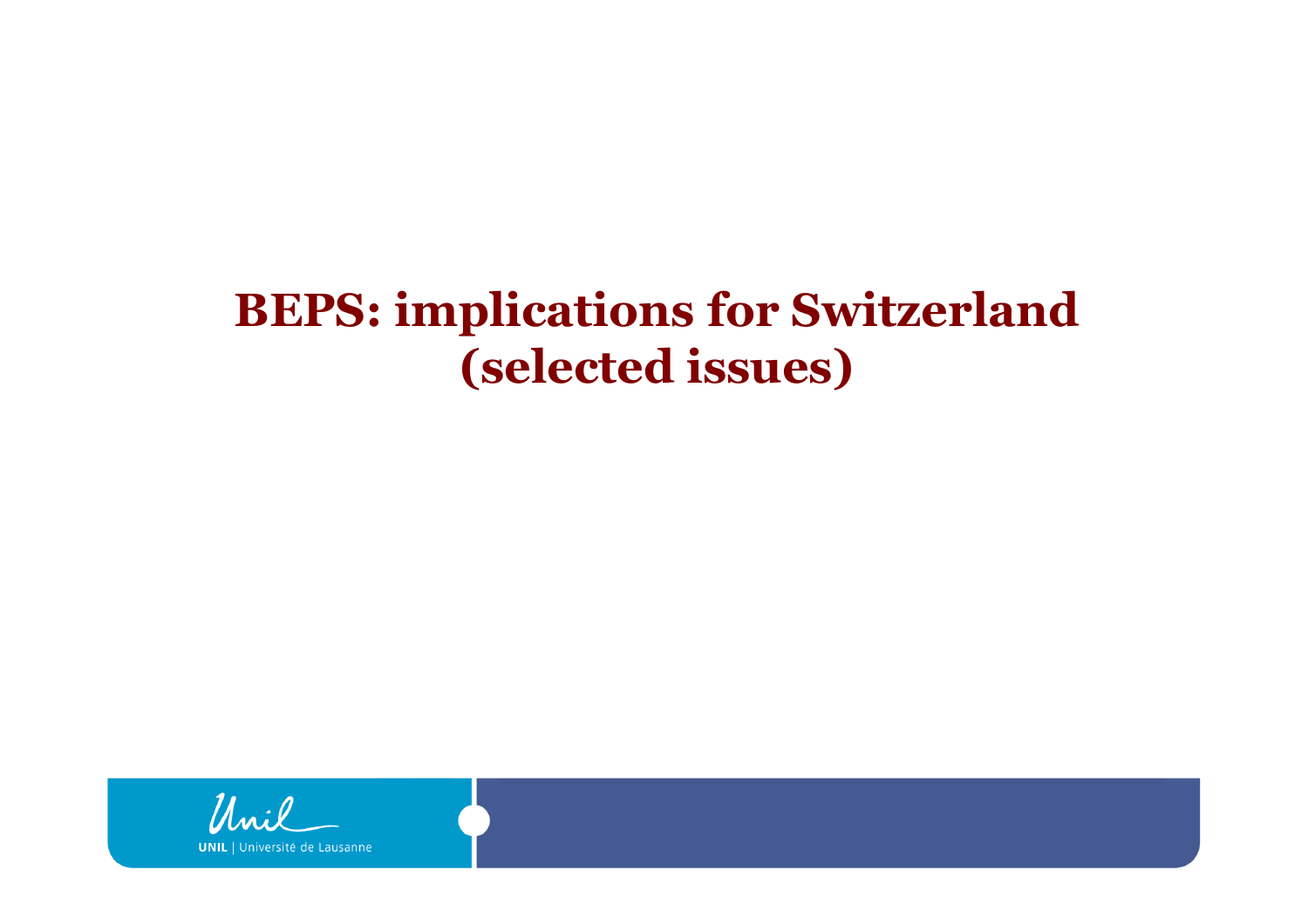## **Hybrid arrangements – Action 2**

Unil **UNIL** | Université de Lausanne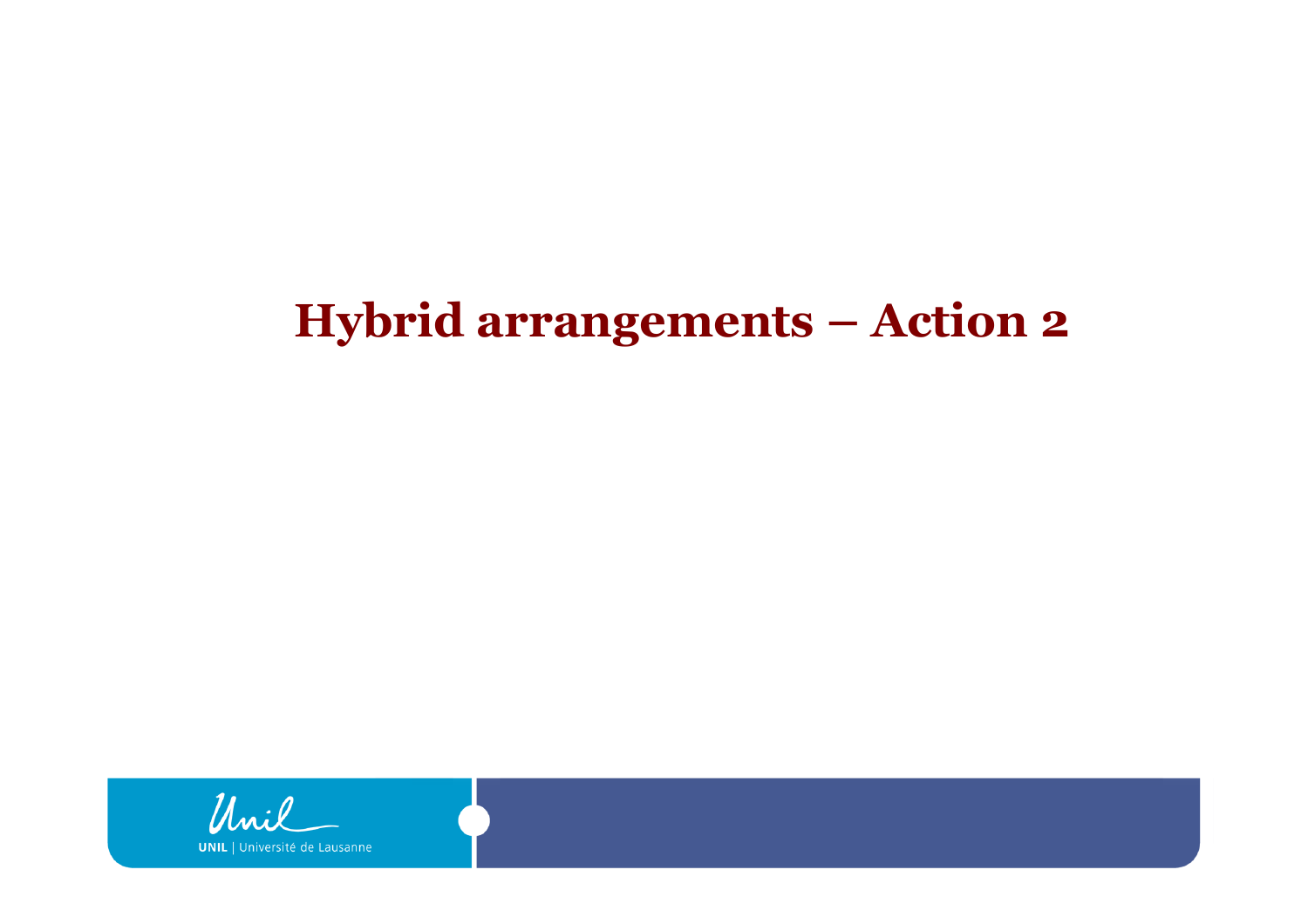## **Action 2 – Example 1: Hybrid instrument**



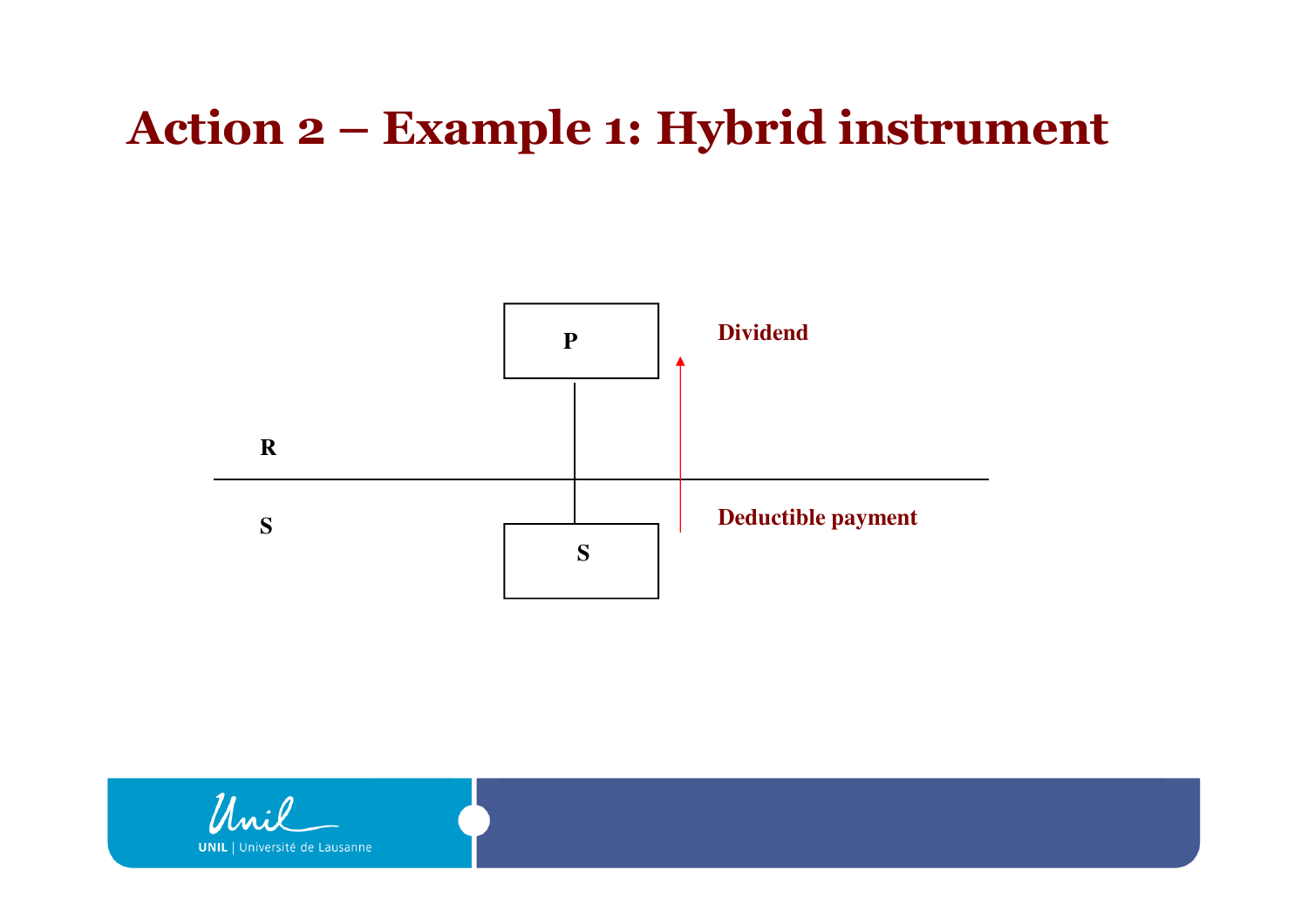## **Action 2 – Example 2: Reverse hybrid**



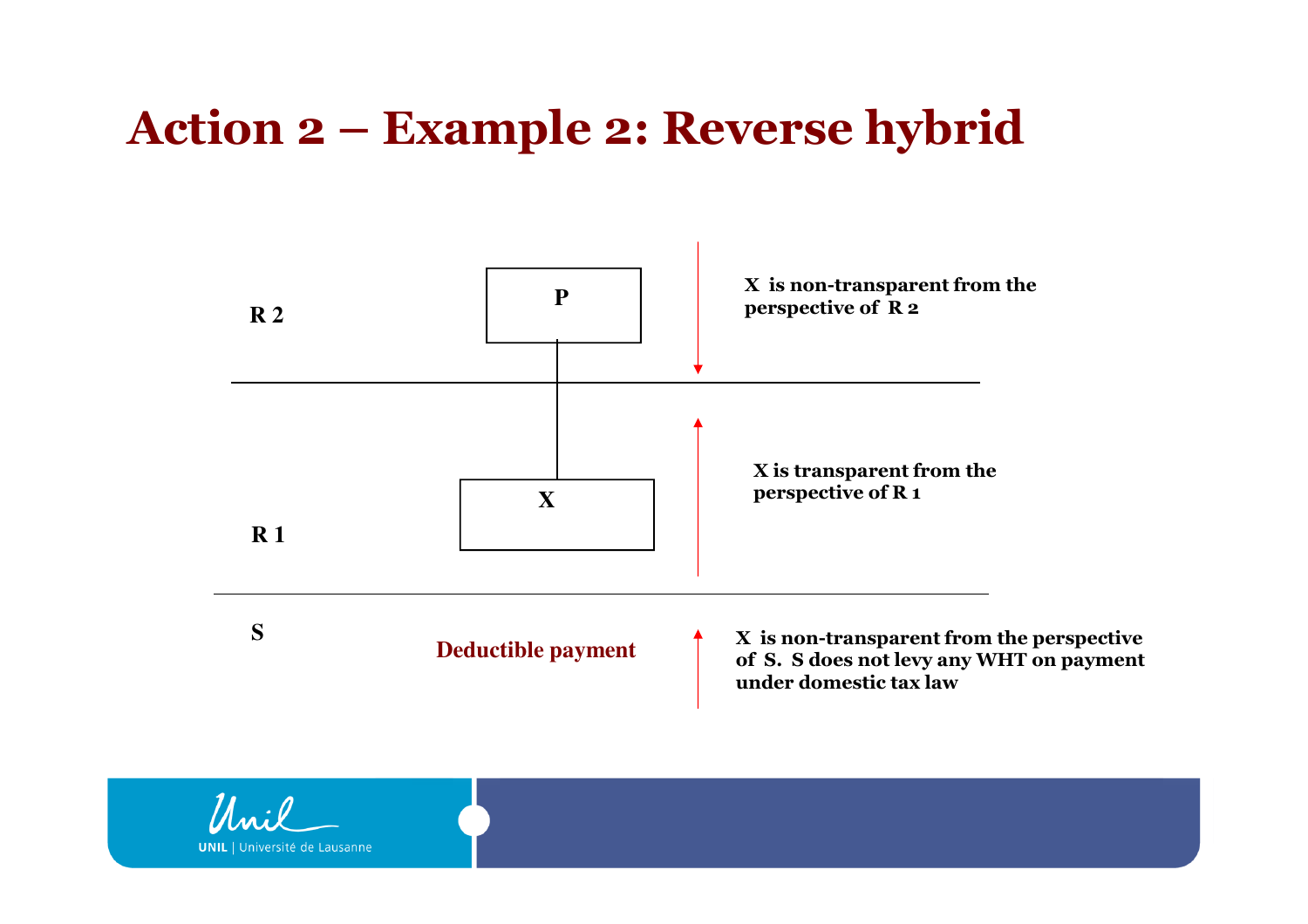## **Action 2 – Forthcoming discussion draft**

- $\bullet$  Forthcoming discussion draft is expected to provide primary and secondary « linking rules »
- • Conceivable options are (i) forcing the inclusion in the residence State in the case of deductibility of payment in the source State and (ii) deny the deduction in the source State in the case of dividend characterization in the residence State or absence of fiscal attribution therein (reverse hybrid)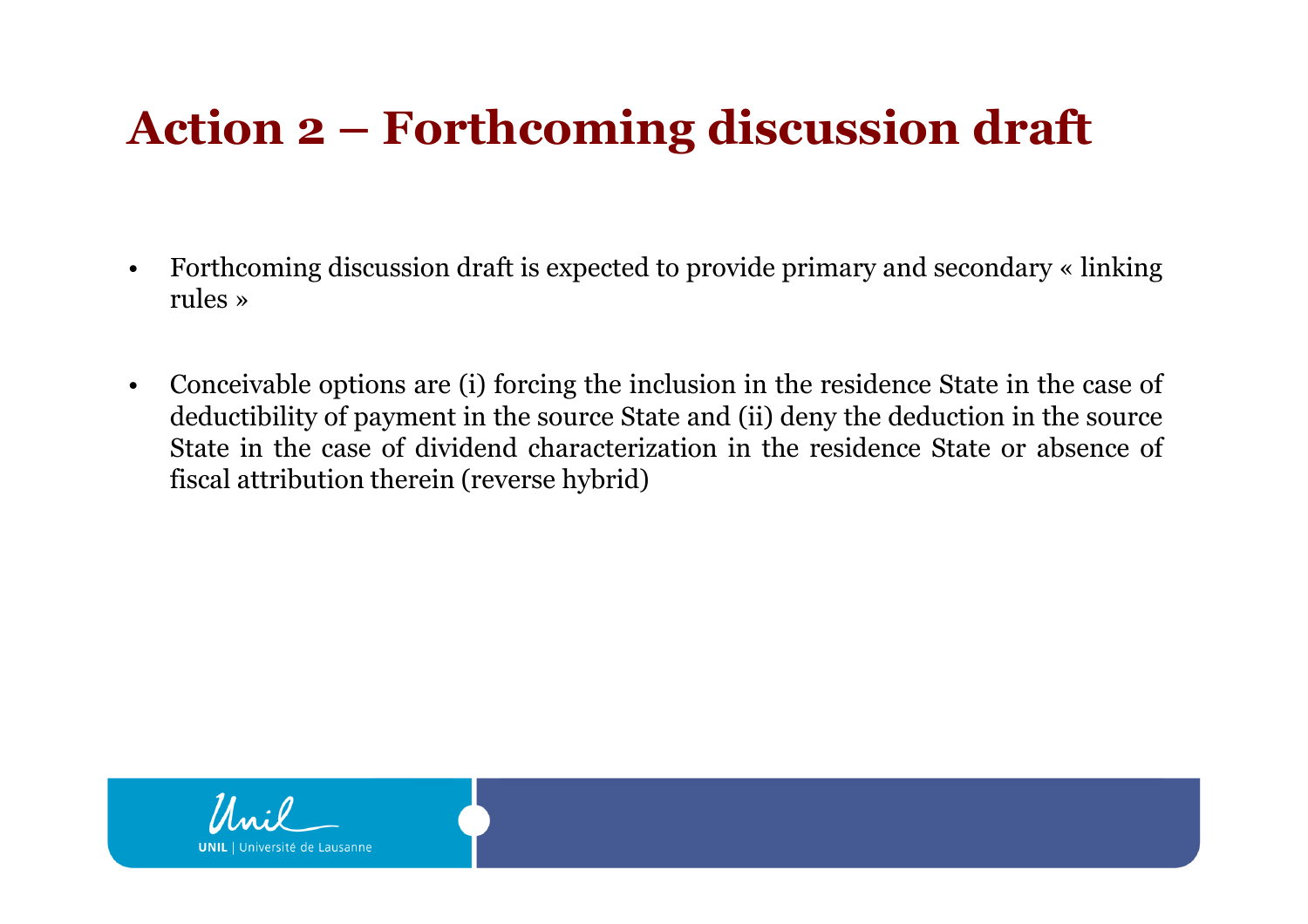## **Action 2 – Swiss participation reduction**

- •**Swiss participation reduction system** (Art. 69-70 DBG) contains already a so-<br>called "linking rule" in the case of deductible payment in the source State Art called "linking rule" in the case of deductible payment in the source State. Art. 70(2)(b) DBG indeed provides that: *" Keine Beteiligungserträge sind: Erträge, die bei der leistenden Kapitalgesellschaft oder Genossenschaft geschäftsmässig begründeten Aufwand darstellen »*
- $\bullet$  On the other hand**, the law** does not provide any solution with respect to reverse hybrid cases where, for example, Switzerland treats the entity as non-transparent and the source State transparent. Further, under Swiss law, <sup>a</sup> foreign entity with <sup>a</sup> legal personality is assimilated to <sup>a</sup> domestic Swiss corporate entity for tax purposes (Art. 49(3) DBG)

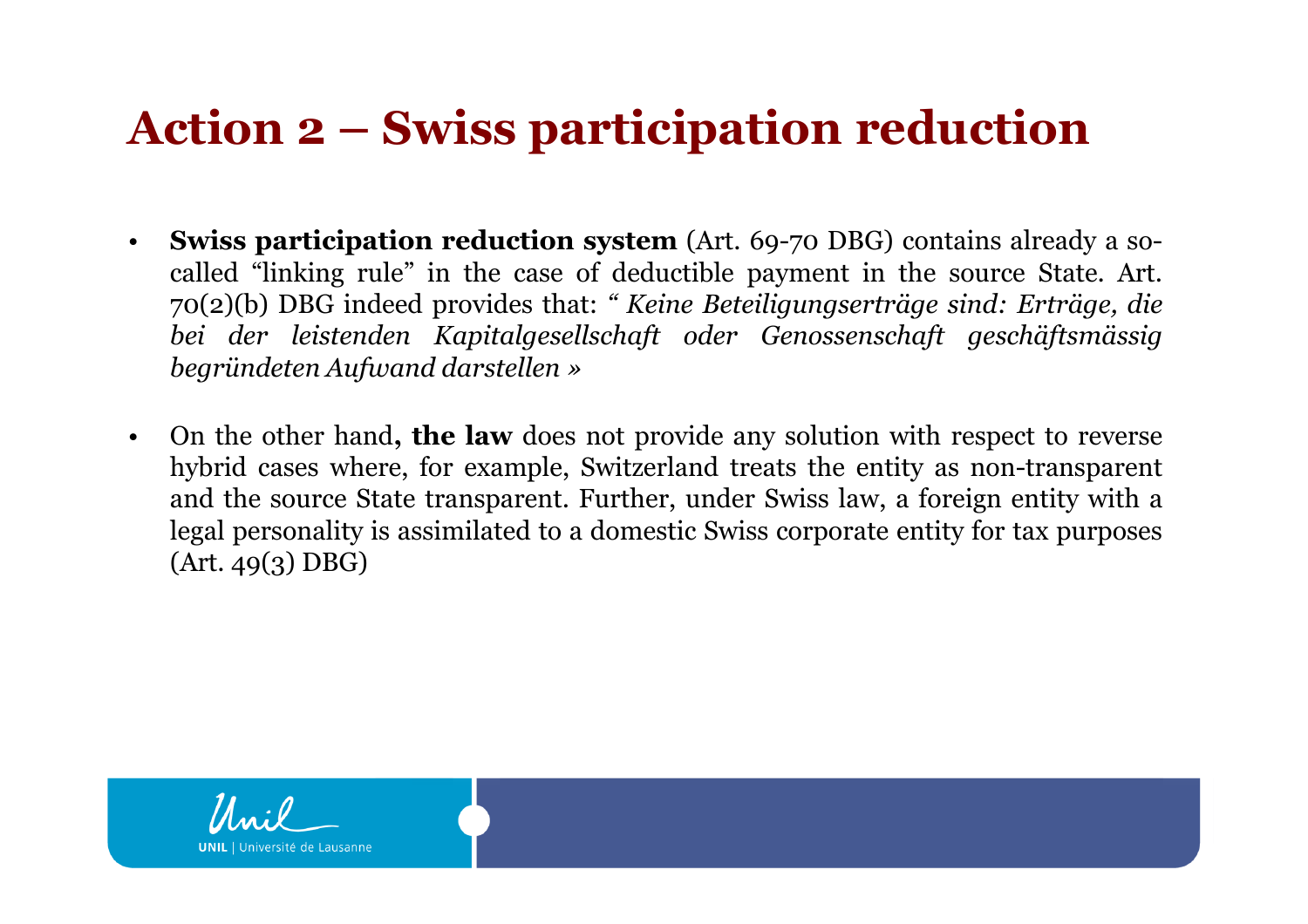## **Action 4 – Limitation on interest deductions**

- $\blacktriangleright$ In this area, issues at stake concern in particular
- •Identifcation of suitable model: stand-alone versus group-wide approach ?
- •Design issues (based on the type of business ?)
- $\blacktriangleright$  Impact on Swiss thin capitalization rules (Art. 29a StHG and 65 DBG) taking into consideration that such rules are currently based on (i) separate entity approach, (ii) borrowing capacity based on FMV of individual assets and (iii) apply only between related parties ?

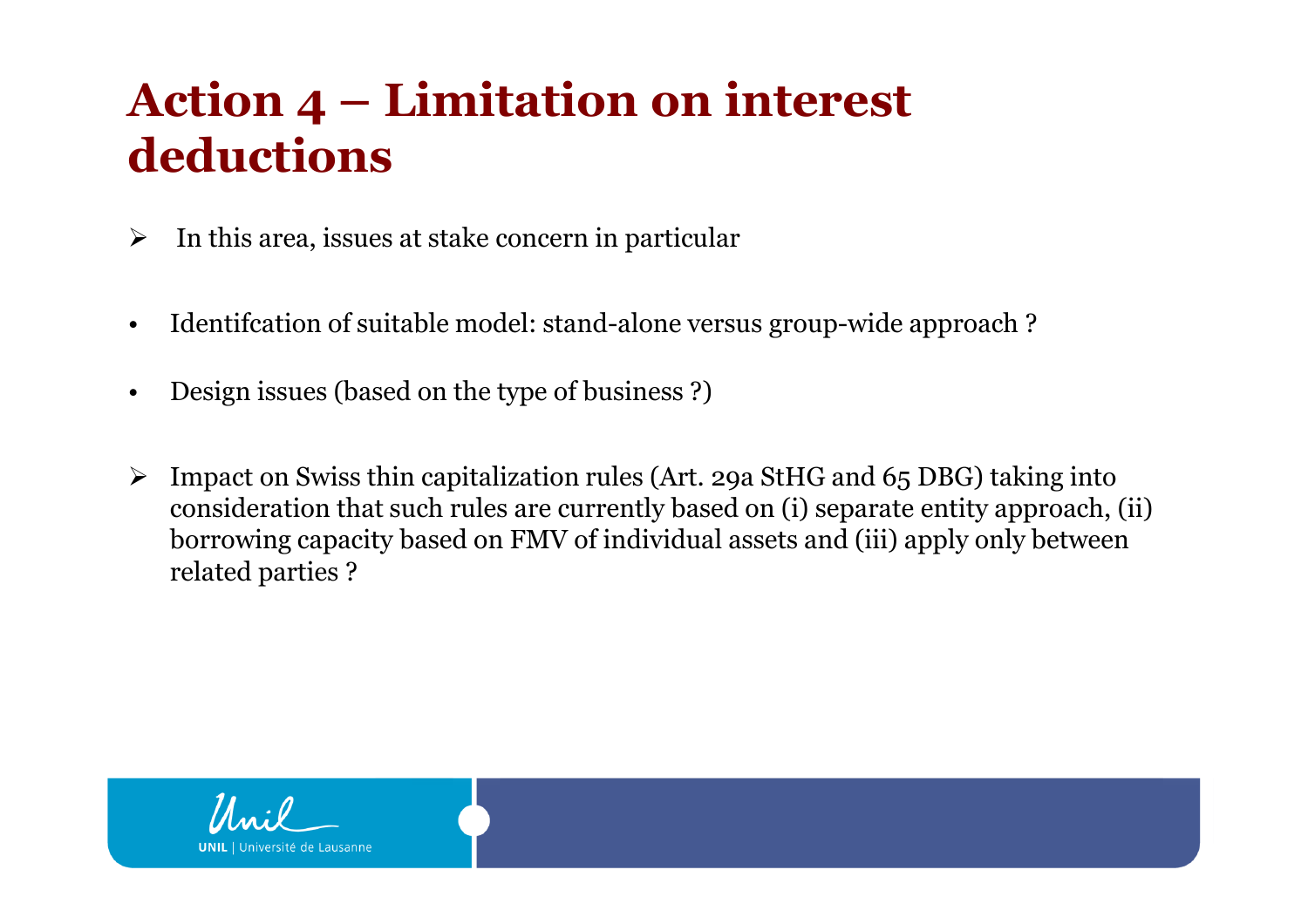## **Action 5 – Harmful tax competition**

 $\blacktriangleright$  Impact of Action 5 on III Corporate tax reform and licence box regime which Switzerland is now considering

Lausanne